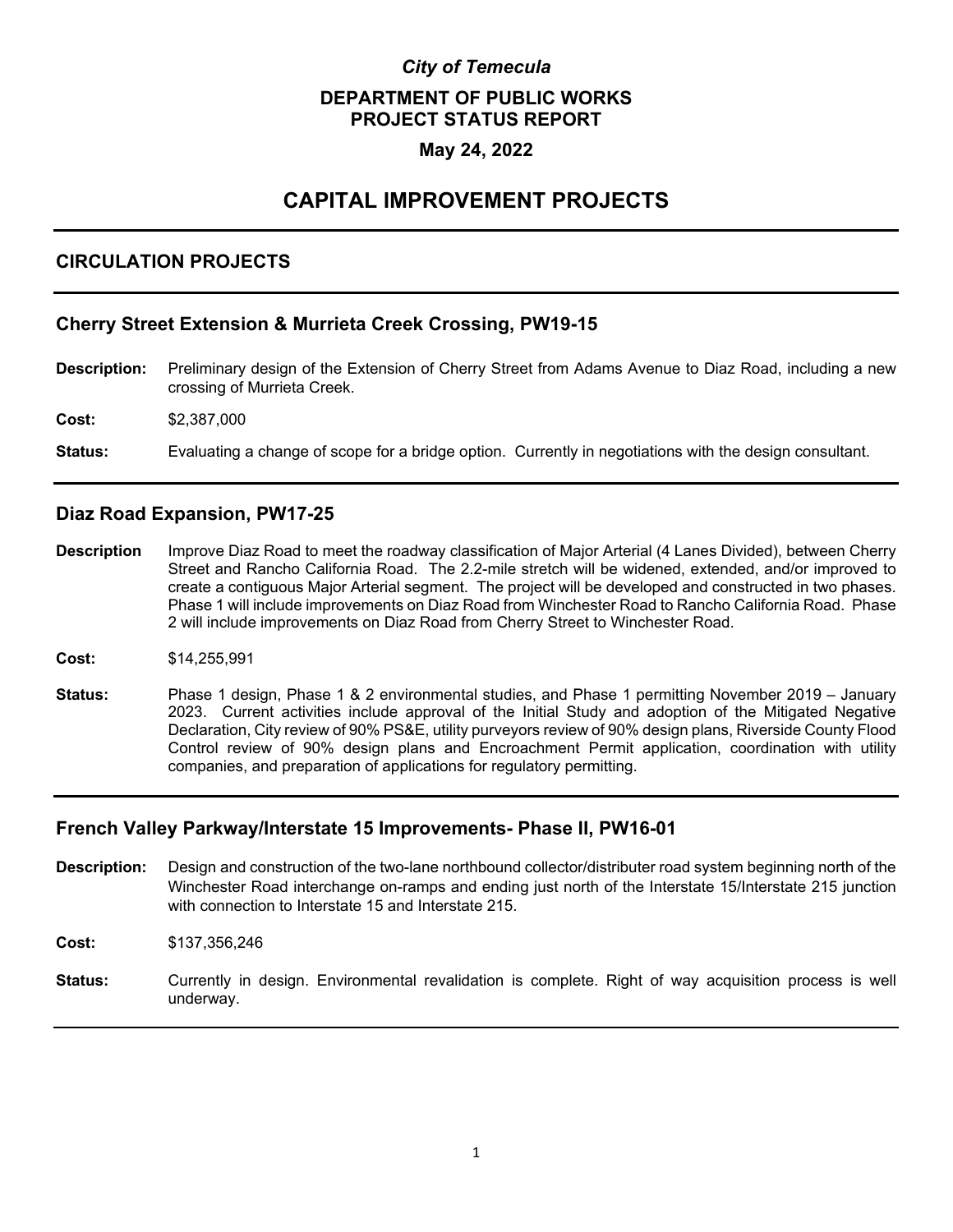# *City of Temecula*  **DEPARTMENT OF PUBLIC WORKS PROJECT STATUS REPORT**

## **May 24, 2022**

## **CIRCULATION PROJECTS** *(Continued)*

#### **I-15 Congestion Relief, PW19-02**

- **Description** Design and construction of a single auxiliary lane, northbound Interstate 15 connecting the Temecula Parkway on-ramp to the Rancho California Road off-ramp.
- **Cost:** \$8,971,710
- **Status:** Design and environmental studies November 2019 September 2022. Current activities include City revision of 95% Roadway and Structures PSE, Storm Water Data Report, Drainage Report, and Permit Engineering Evaluation Report. Caltrans has tentatively approved the CEQA Categorical Exemption. The Notice of Determination will be filed upon project approval under the Permit Engineering Evaluation Report.

#### **Interstate-15 / State Route 79 South Ultimate Interchange, PW04-08**

- **Description** Construction of ramp system that will improve access to Interstate 15 from Temecula Parkway / State Route 79 South.
- **Cost:** \$52,025,657
- **Status:** Per a 3-year Landscape Maintenance Agreement with Caltrans, the City will maintain the interchange site from June 30, 2020 through June 30, 2023. The City is working with Caltrans on the relinquishment of the interchange right-of-way to the State inventory.

#### **Murrieta Creek Bridge at Overland Drive, PW16-05**

- **Description:** Design and construction of a new bridge crossing over Murrieta Creek between Rancho California Road and Winchester Road.
- **Cost:** \$14,307,394
- **Status:** The City applied and was approved to receive Federal Highway Bridge Program (HBP) funds. City Council approved the design agreement with CNS Engineers Inc. at the March 12, 2019 meeting. Preliminary Environmental Study (PES) approved by Caltrans on August 15, 2019. Plans are 30% complete. RCA JPR Conformance is approved. NEPA approval is anticipated in June of 2022, Caltrans review time has been longer than anticipated. Biological monitoring in Temecula Creek for potential mitigation site is complete as of July 2021. CEQA is pending results of Temecula Creek monitoring and review by RCA. Staff continues to work with Caltrans to advance HBP Grant Funds to earlier fiscal years. Caltrans HBP Program management has proposed reducing the curb to curb width of the bridge that is considered "participating" for grant funding purposes. Staff is addressing this issue with Caltrans HBP Program as the bridge width is the same as original approved grant application.